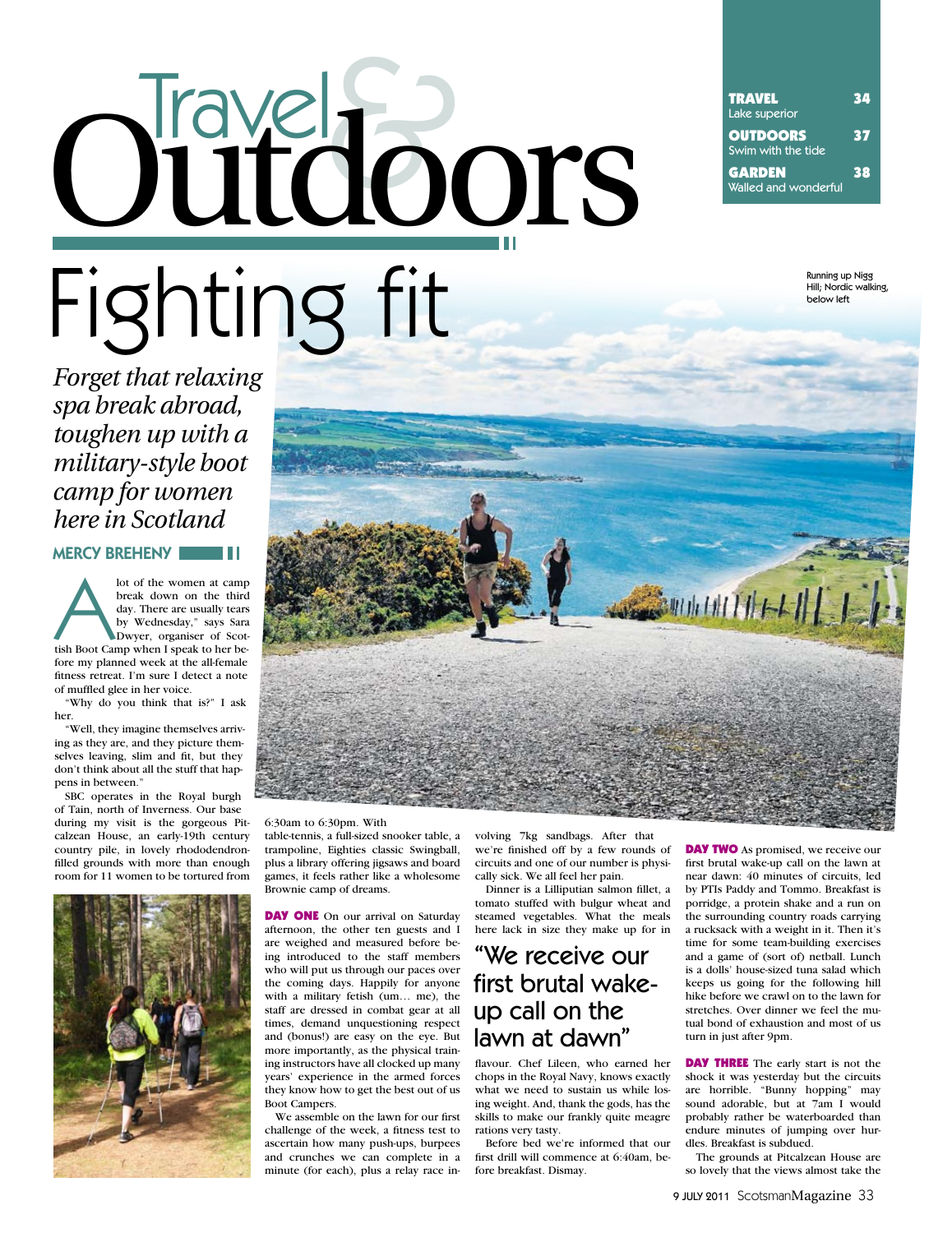

pain out of mid-morning interval training – almost. We are bullied and cajoled to sprint and jog for 45 minutes. By the end of the session I'm purple and gasping for air.

An afternoon of Nordic walking is actually rather pleasant except that I'm so hungry I'm scouring the scenery for something I can eat: blueberry bushes are everywhere but it's too early in the season for fruit. Foiled.

After lunch we have a Pilates lesson with Sara in the local village hall, followed by a game of touch rugby before dinner. Relaxing (collapsing) in front of the log fire in the library in the evening, I realise that I actually feel amazing: the culmination, no doubt of a three-day endorphin boost.

DAY FOUR Circuits, followed by a spin class and another Pilates lesson. In the afternoon we're dropped off at Inver to run along the 3.5-mile stretch of beach to Portmahomack. We sprint up and down the dunes in the sunshine and Paddy's dogs, Bray and Obee keep us company. Back at the house we're debriefed for the following day's activity which will be to climb Ben Wyvis, a Munro of 3,432ft. "Bring toilet paper," instructs Tommo. "It's not much fun if you get caught short and

have to use your sock."

**DAY FIVE** The day starts well enough, ambling up the pretty heathery gentle slopes of Ben Wyvis, but as the climb gets steeper the gentle mist becomes a relentless drizzle. By the time we reach the first mark-

er cairn (not quite the summit), I'm soaked in my own sweat, which is rapidly freezing in the 60-70mph winds. It's so gusty that Paddy decides it's no longer safe enough to continue and we turn around – not having bagged our Munro. I can't say I'm disappointed.

**DAY SIX** Circuits, interval training and a game of Swedish longball (it's like rounders but a little bit sillier). With the sun shining we embark on another spot of Nordic walking. We hike for 5.5 miles along the Firth, while the dogs find lots

can remember.  $\bullet$ Invernes Nairn **Pitcalzear House** 

with the interval training. My weight has remained stable and – shocker! – I've become an early riser, making it into the gym in the mornings most days. Would I recom-

walk all day. In the afternoon we gather in the garden for a Q and A with Lileen about nutrition, after which we adjourn to the kitchen and she talks us through

**DAY SEVEN** After circuits we pile into the minivan to Portmahomack and walk along the coast to Rockfield (carrying 7kg weights in our backpacks). A couple of hours later we're dropped off at the foot of Nigg Hill (a very steep hill) and informed we have to run to the top to get our lunch. There's very nearly a mutiny. As the van tootles up the road without us, we realise there's no choice but to get on with it. At dinner that evening (after a swim and a game of longball) every single camper is holding an ice-pack to some part of her body. "The only thing that doesn't hurt is my eyelids," says Tracy. She

At the final weigh-in, two of the campers have lost 11lbs each. I've lost 4lbs and 7in in total, but I've gained so much more. I feel refreshed, and fizzing with energy. I realise that I have much more will-power in my tank than I had previously thought. I honestly feel in the best physical shape that I

> Several weeks later I'm still feeling the benefit: I've kept up

some of her recipes.

speaks for us all.

mend a week of Scottish Boot Camp over a week on a sun lounger in exotic climes? YES SIR!

The Facts *The cost for a week is £995, including all food and accommodation, plus a varied fitness programme, www.scottishbootcamp.com Travel from Edinburgh to Inverness with Scotrail starts at £30.20 return, www.scotrail.co.uk* 

Visit www.holidays.scotsman. com for more great holidays

## *Whether you desire simple elegance or eye-catching flash, all tastes are catered for by Derwentwater*

### DAVID ROBINSON |

Mastwater is more wildly<br>
impressive, and on a<br>
fine day you can make<br>
a good case for Conis-<br>
ton, but of all the Eng-<br>
lish Lakes, for me the most picturesque, impressive, and on a fine day you can make a good case for Coniston, but of all the Engand the most in scale with the mountains around it, is Derwentwater.

Go to the south and you're in Borrowdale, and although I've long carried a torch for the Duddon Valley, I suppose that Borrowdale has to be the Lakes' most scenic valley – which, given that it opens out into Derwentwater, seems a rather unfair concentration of Nature's X factors.

When you're driving south past Derwentwater into Borrowdale on the road that, in a few miles, will wind up to be the highest one in England, the first turn on your right takes you over a weak bridge. There's a wooden sign marked "Hotel", and if you follow the direction of the arrow past summer meadows and discreet sprawls of relaxing hikers you'll come to the place Colin Harrison bought four years ago. It was only £1.6 million, which is an absolute bargain when you bear in mind that a four-bedroom house nearby went for £1.8 million the other month. "If you can afford to live round here," says Harrison. "You can afford not to work."

He's right. God only made a small



**HOURS IN** 48 Nice

bit of Borrowdale, and because of that, Harrison reckons, the people who come to stay at his Borrowdale Gates Hotel, bang in the middle of it, come to gawp at the beauty of the valley rather than the amenities of his hotel.

Ш

So it's a big yes to quality, in rooms and food. But no to a whole lot of things. Weddings, because who wants to be an uninvited guest at one? A public bar, because it might be noisy. A spa, because it's not worth the hassle. A restaurant open to the public, because if you're going to keep good staff, you won't if they've got the added stress of making an unplanned 40 extra meals to order. Music in the lounge, because it's naff. Interior decorators, because his wife can do better. Chasing a Michelin star, because – why bother, when 65 per cent of your business is repeat business, when your staff are happy and don't move on: surely you must be doing something right?

"Look at that," he says, waving an expansive arm at the valley beyond the lounge windows, "That's the star, not this hotel. That valley out there. Not a road in sight. Some of the best walking in, well, England anyway, even if not Scotland. And the views. You know, I drive back home to Keswick on this side of the lake, the quiet side. And no matter how often I do it, there are times

when I look down at Derwentwater and I just stop the car and look out at the lake beneath me in the starlight and think how lucky I am. Got to be the best view in England. Got to be."

But is it, though? John Ruskin, the great Victorian aesthete, reckoned you'd have to go 60 miles south-west for that, to the view looking north-east over the River Lune at Kirkby

■ *Friday, 12pm* Arrive at Nice-Côte d'Azur airport and jump on one of the frequent buses to the city centre. Check into Le Petit Palais (www.petitpalaisnice.com). Rooms start at  $\text{\textsterling}110$ . ■ 2*pm* Ease yourself into French culture with a stroll along the Promenade des Anglais. Hungry? Dine in one of the many restaurants that line the beach, such as Sarao (www.sarao-restaurants.com). ■ 4pm Spend your afternoon rummaging through the dozens of antique shops that are scattered around the city. ■ 7pm Eat some traditional French cuisine at the Restaurant Bella Vista (www. : bellavista-nice.com).